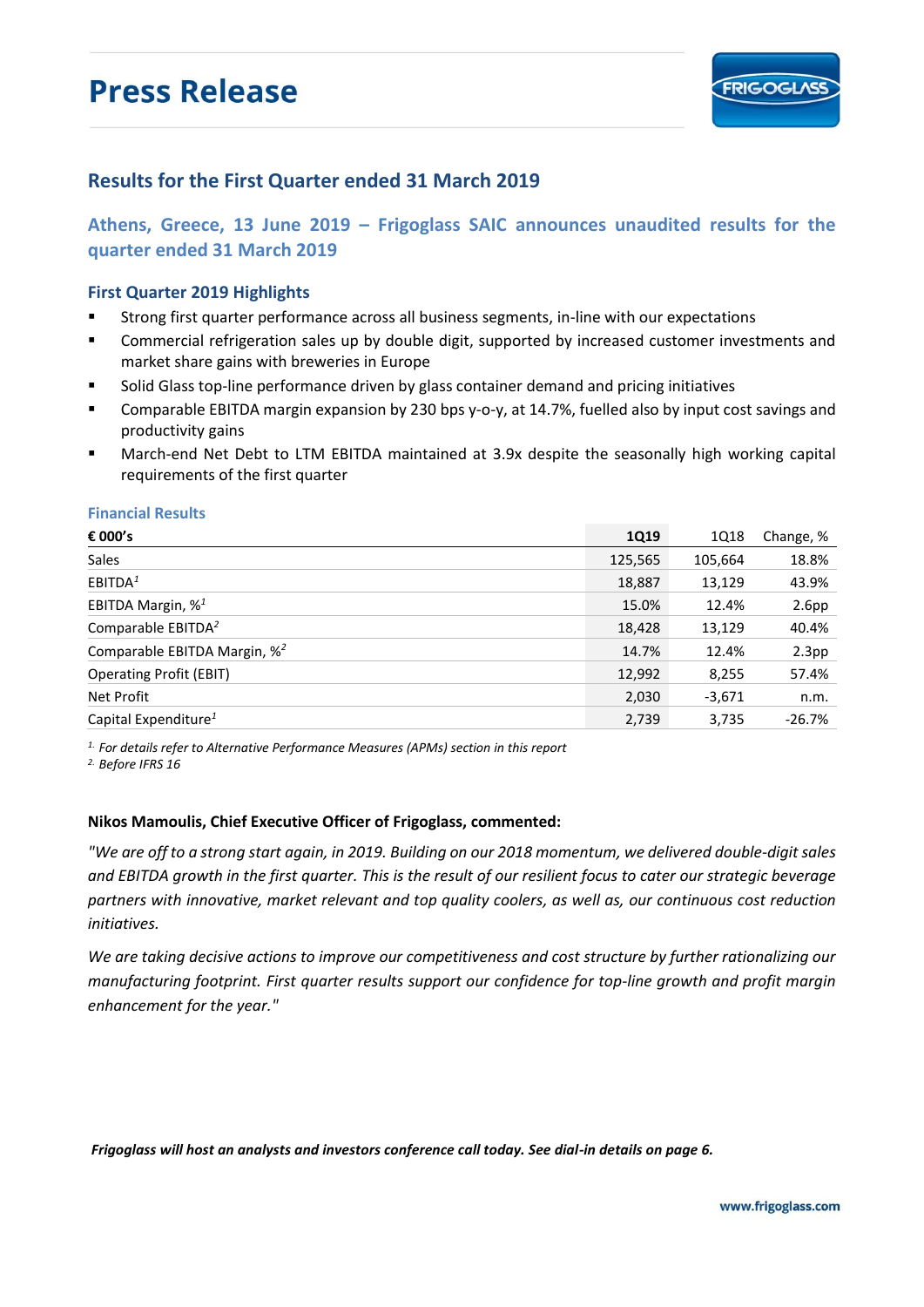

### **Financial Overview**

Frigoglass delivered a strong first quarter performance and a great start to 2019. Group sales increased by 18.8% year-on-year in the quarter to €125.6 million despite tough comparables with a strong Q1 last year. Sales growth reflects solid demand across all geographies in the commercial refrigeration segment, as well as, increased glass container demand and pricing in the Glass business.

Gross profit (excluding depreciation) reached €29.5 million in the quarter, 30.4% higher year-on-year. The gross margin improved by approximately 210 basis points to 23.5%, aided by the better fixed cost absorption, input cost savings and the benefits from our ongoing productivity improvement initiatives across all our commercial refrigeration plants. Gross margin was also supported by Glass business sales growth and pricing initiatives.

Operating expenses (excluding depreciation) increased by 9.8% year-on-year to €11.1 million, led by higher warranty related expenses following sales growth. Operating expenses as a percentage of revenue improved by approximately 70 basis points to 8.9%, following increased year-on-year sales.

As a result, comparable EBITDA increased by 40.4% to €18.4 million, with the respective margin expanding by approximately 230 basis points to 14.7%. Finance cost was €5.9 million, compared to €4.9 million a year ago, impacted by net exchange losses following the appreciation of Naira, while in 1Q18, finance cost was helped by gains caused by the devaluation of Naira to Euro denominated receivables. Frigoglass reported net profits of €2.0 million, compared to net losses of €3.7 million.

1Q19 adjusted Free Cash Flow was negative at €12.4 million, compared to negative €3.4 million in 1Q18. The decline reflects higher year-on-year working capital requirements in the seasonally high first quarter. Net Trade Working Capital increased by 8.9% year-on-year to €136.1 million, reflecting inventory build-up following strong demand in the next couple of months and increased trade receivables due to the sales growth in 1Q19. Consequently, net debt was €244.2 million, compared to €229.8 million at the end of March 2018.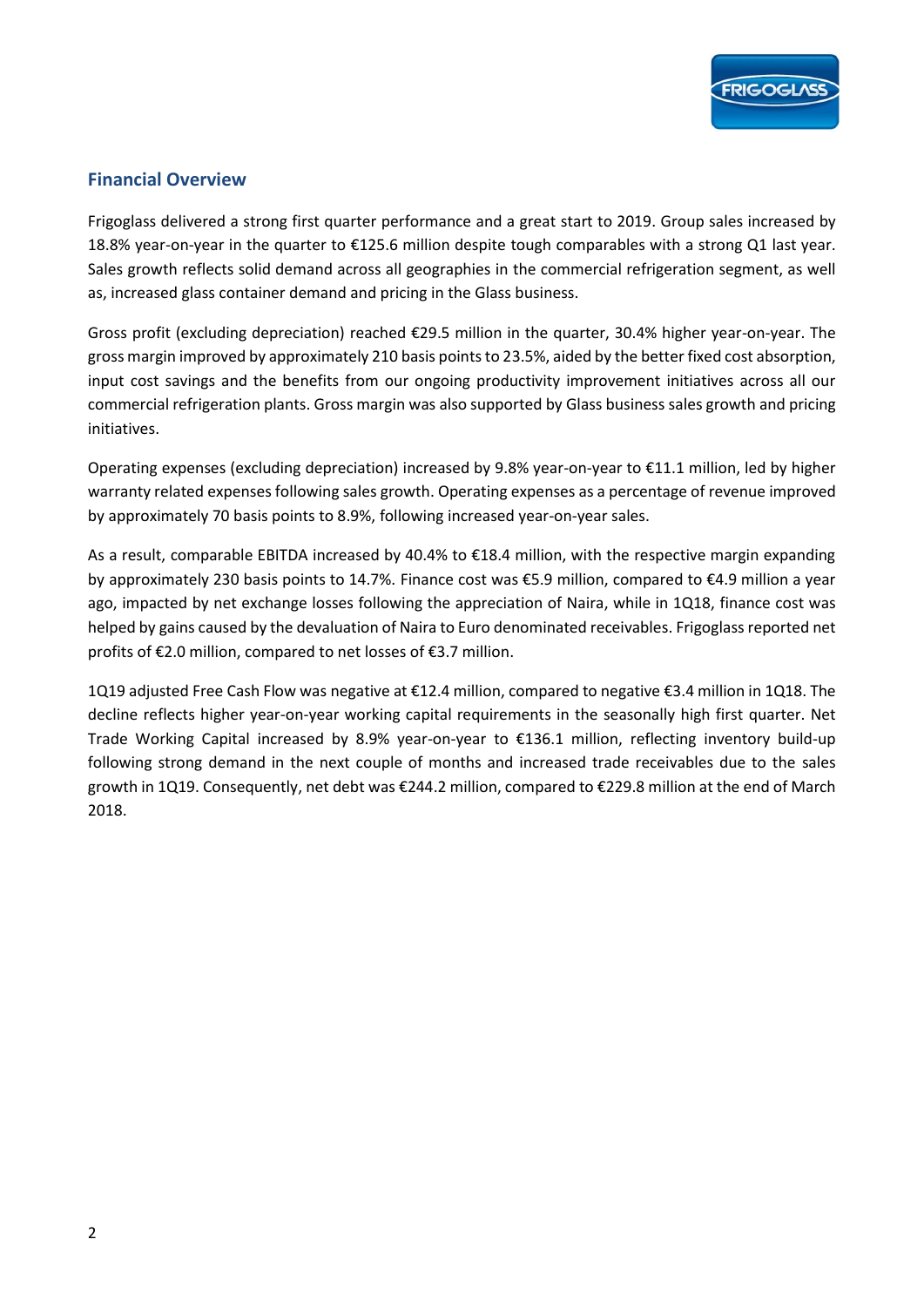### **Segmental Review**

### **ICM Operations**

| € 000's                                  | <b>1Q19</b> | 1Q18   | Change, %         |
|------------------------------------------|-------------|--------|-------------------|
| Sales                                    | 97,004      | 81,142 | 19.5%             |
| <b>EBITDA</b>                            | 11,568      | 7,053  | 64.0%             |
| EBITDA Margin, %                         | 11.9%       | 8.7%   | 3.2 <sub>pp</sub> |
| Comparable EBITDA <sup>1</sup>           | 11,126      | 7,053  | 57.7%             |
| Comparable EBITDA Margin, % <sup>1</sup> | 11.5%       | 8.7%   | 2.8 <sub>pp</sub> |
| <b>Operating Profit (EBIT)</b>           | 7,712       | 3,797  | >100%             |
| Net Profit <sup>2</sup>                  | $-181$      | -4,272 | n.m.              |
| Capital Expenditure                      | 1,535       | 1,965  | $-21.9%$          |
| $1.$ Before IFRS 16                      |             |        |                   |

*2. Net Profit after minority interest* 

#### **Europe**

Eastern Europe performed well in the quarter, with sales increasing by 14.7% year-on-year. This good performance was fuelled by incremental cooler placements from key soft-drinks customers and market share gains with breweries in the region. Frigoserve's recent expansion to Hungary also contributed to the sales growth in the quarter. Sales in Western Europe grew by 24.4%, led by strong demand in France and Germany.

#### **Africa and Middle East**

Africa and Middle East also had a good start to the year, with sales growing by 30.7% in the quarter. This solid performance was driven by increased demand in Morocco, Kenya and Nigeria, more than offsetting weaker demand in South Africa following customers' delayed cooler investments due to the ongoing challenging macroeconomic conditions.

#### **Asia**

Sales in our Asia business increased by 8.7%, primarily driven by higher demand from key soft-drinks and brewery customers in India.

Comparable EBITDA in the quarter increased by 57.7% to  $\epsilon$ 11.1 million, with the respective margin improving by approximately 280 basis points to 11.5%. The margin uplift reflects the improved cost absorption due to the sales increase, as well as, the realisation of input cost savings and productivity gains. Operating Profit (EBIT) was  $\epsilon$ 7.7 million, significantly improving compared to last year's operating profit of  $\epsilon$ 3.8 million. The commercial refrigeration business reported marginal net losses of  $\epsilon$ 0.2 million, compared to net losses of  $€4.3$  million a year ago, reflecting the improved operating performance.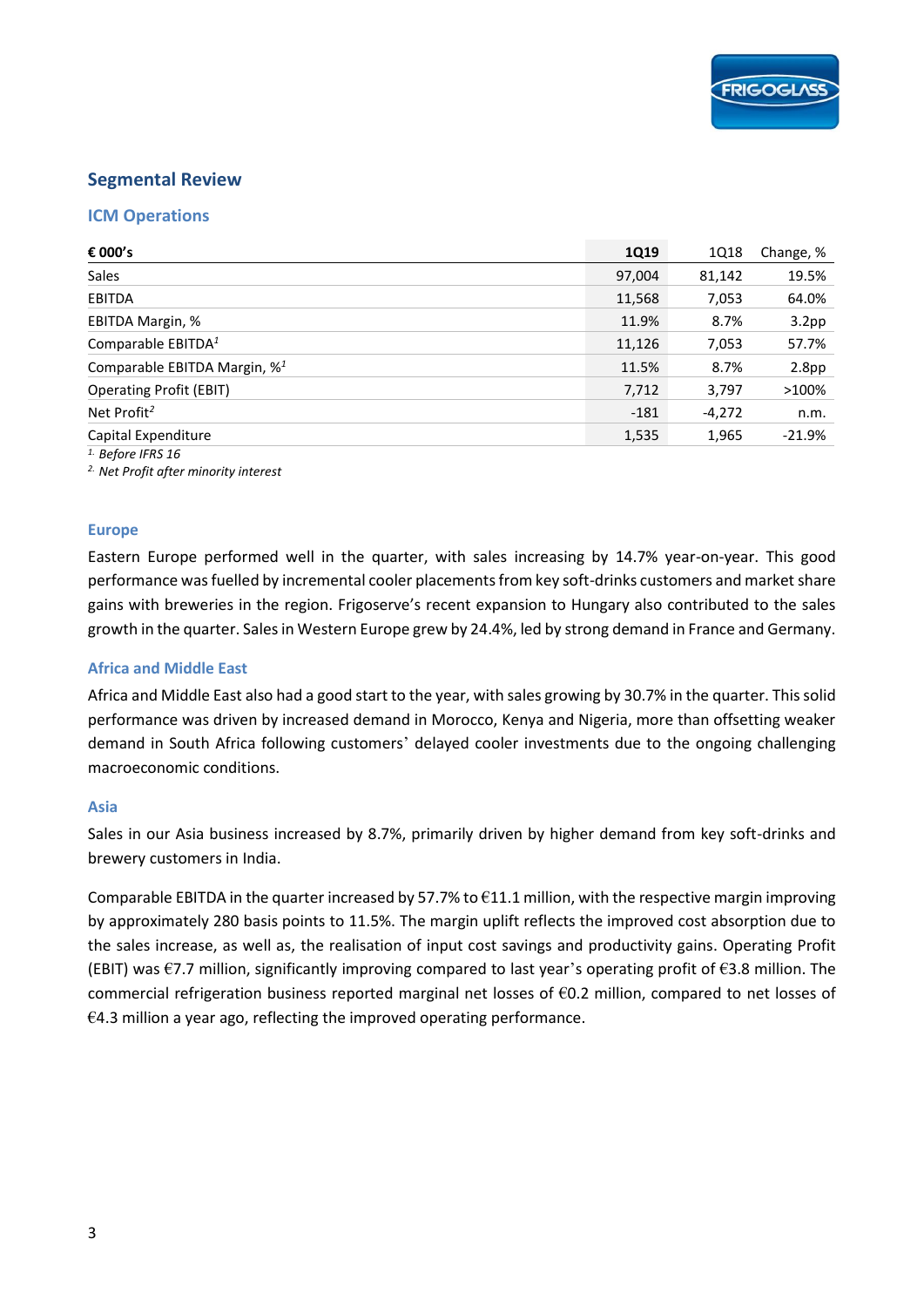### **Glass Operations**

| € 000's                                 | 1Q19   | 1Q18   | Change, %         |
|-----------------------------------------|--------|--------|-------------------|
| Sales                                   | 28,561 | 24,522 | 16.5%             |
| <b>EBITDA</b>                           | 7,319  | 6,076  | 20.5%             |
| EBITDA Margin, %                        | 25.6%  | 24.8%  | 0.8 <sub>pp</sub> |
| Comparable EBITDA <sup>1</sup>          | 7,301  | 6,076  | 20.2%             |
| Comparable EBITDA Margin, $\frac{1}{2}$ | 25.6%  | 24.8%  | 0.8 <sub>pp</sub> |
| <b>Operating Profit (EBIT)</b>          | 5,280  | 4,458  | 18.4%             |
| Net Profit <sup>2</sup>                 | 2,211  | 601    | >100%             |
| Capital Expenditure                     | 1,204  | 1,770  | $-32.0%$          |
|                                         |        |        |                   |

*1. Before IFRS 16 2. Net Profit after minority interest* 

Glass business reported a strong performance, in line with our expectations. Solid volume growth, continued price increases and a favorable currency translation resulted in sales growth of 16.5%. Sales in our glass containers business increased by double digit in the quarter, driven by strong demand from key breweries and the wine & spirits segment. Plastic crates and metal crowns businesses also had an improved performance in the quarter, with combined sales growing by 10% year-on-on-year for the same reasons as Glass above.

Comparable EBITDA was €7.3 million, 20.2% higher year-on-year. The EBITDA margin improved by approximately 80 basis points to 25.6%, driven by volume growth, pricing and a favorable currency translation impact, more than offsetting increased input cost. Operating Profit (EBIT) increased by 18.4% to €5.3 million, despite the higher depreciation charges due to the recent investments. Net profit was €2.2 million, compared to €0.6 million a year ago, in spite of the net exchange losses stemming from the appreciation of Naira, whereas, last year's quarter was aided by net exchange gains caused by the devaluation of Naira on Euro denominated receivables.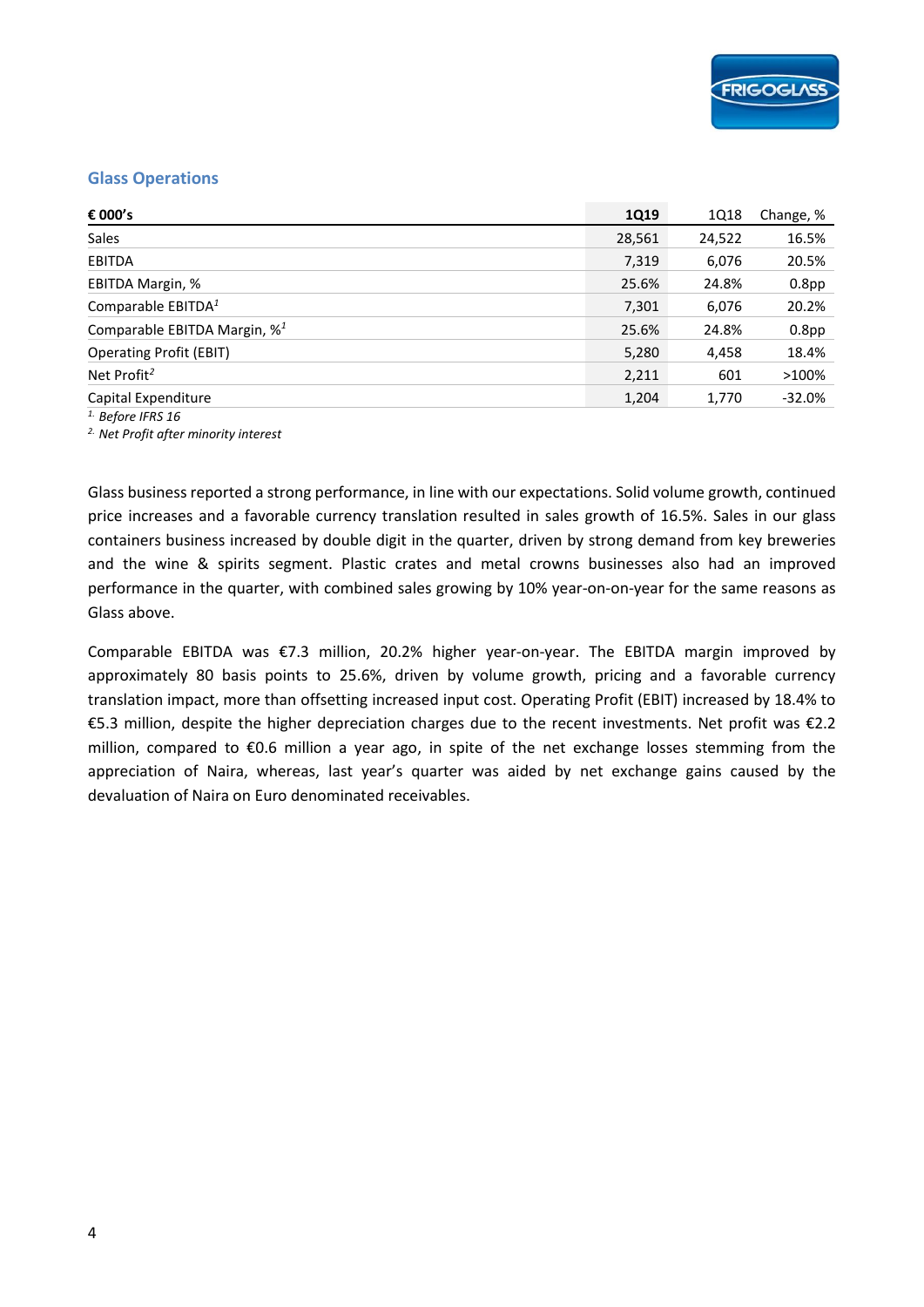

### **Business Outlook**

Following a solid set of first quarter results and signs of continuing momentum in the early months of the second quarter of the year, we are confident in delivering top-line growth and comparable profit margin improvement for a second consecutive year post our capital restructuring completion. In 2019, some of our strategic beverage partners are utilizing their annual capital spending related to coolers earlier this year to benefit from the positive market trends experienced in several of their territories. In this context, we are supporting our customers by ramping up production. In Glass, we anticipate glass containers top-line momentum to continue following solid beverage market fundamentals, incremental beer capacity and customers' product launches.

In the commercial refrigeration business, we are executing initiatives to solidify raw material cost savings, productivity gains and benefits from further rightsizing our manufacturing footprint. Volume leverage and pricing will support Glass business profit margin improvement in 2019.

We maintain our full-year capital expenditure estimate in the range of €25-30 million.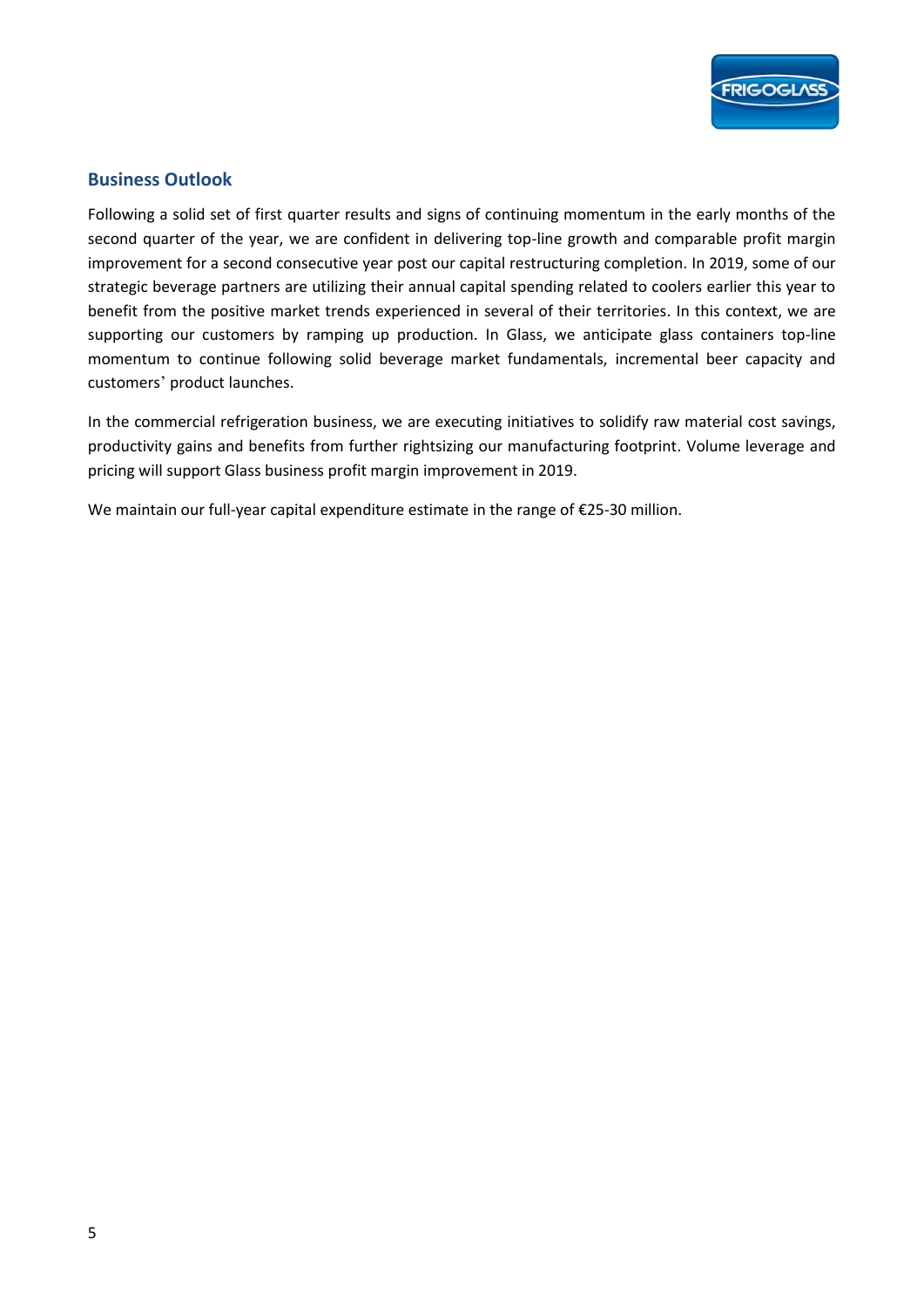

### **Frigoglass**

Frigoglass is a strategic partner to beverage brands throughout the world. We are one of the global leaders in the Ice Cold Merchandisers (ICM) market and the principal supplier of glass packaging in the high growth markets of West Africa.

Frigoglass has long-standing relationships with blue chip customers in the soft drinks and beverage industries. Our bespoke Ice Cold Merchandisers (beverage coolers) enhance our customers' beverage branding and facilitate immediate beverage consumption. At the same time, our leading innovations in the field of green refrigeration enable our customers to meet their sustainability and carbon emissions reduction targets.

With its footprint, Frigoglass is well established in the more mature European markets while it is evolving and establishing its position in emerging markets. We support our customers through manufacturing facilities in six countries and an extensive network of sales and after-sales representatives.

In our glass bottle business, we are focused on Africa, which is a prime region of investment for our customers. We aim to create value for our customers by building on our position as a leading supplier of glass bottles and complementary packaging solutions in West Africa.

For more information, please visit www.frigoglass.com.

### **Conference call details**

Frigoglass will host an analysts and investors conference call to discuss its first quarter 2019 results today at 4:00 pm, Athens Time (2:00 pm London time). Callers should dial +30 211 211 1511 from Greece, +44 207 194 3759 from the UK (also other international callers) and +1 844 286 0643 from the US. The access code to the conference call is 70400024#.

The conference call, which will include management's remarks and a question and answer session, will last approximately one hour. A slide presentation will be available as of that time on the Frigoglass website: http://www.frigoglass.com.

Please dial in approximately 10 minutes ahead of the scheduled start time to ensure your participation. A replay of the conference call will be available until Thursday, 11 July 2019.

The first quarter results press release is available from 13 June 2019 on the Frigoglass News section at www.frigoglass.com/press-releases and on the IR homepage at www.frigoglass.com/investors.

### **Enquires**

**Frigoglass John Stamatakos**  Group Treasury and Investor Relations Manager Tel: +30 210 6165767 E-mail: jstamatakos@frigoglass.com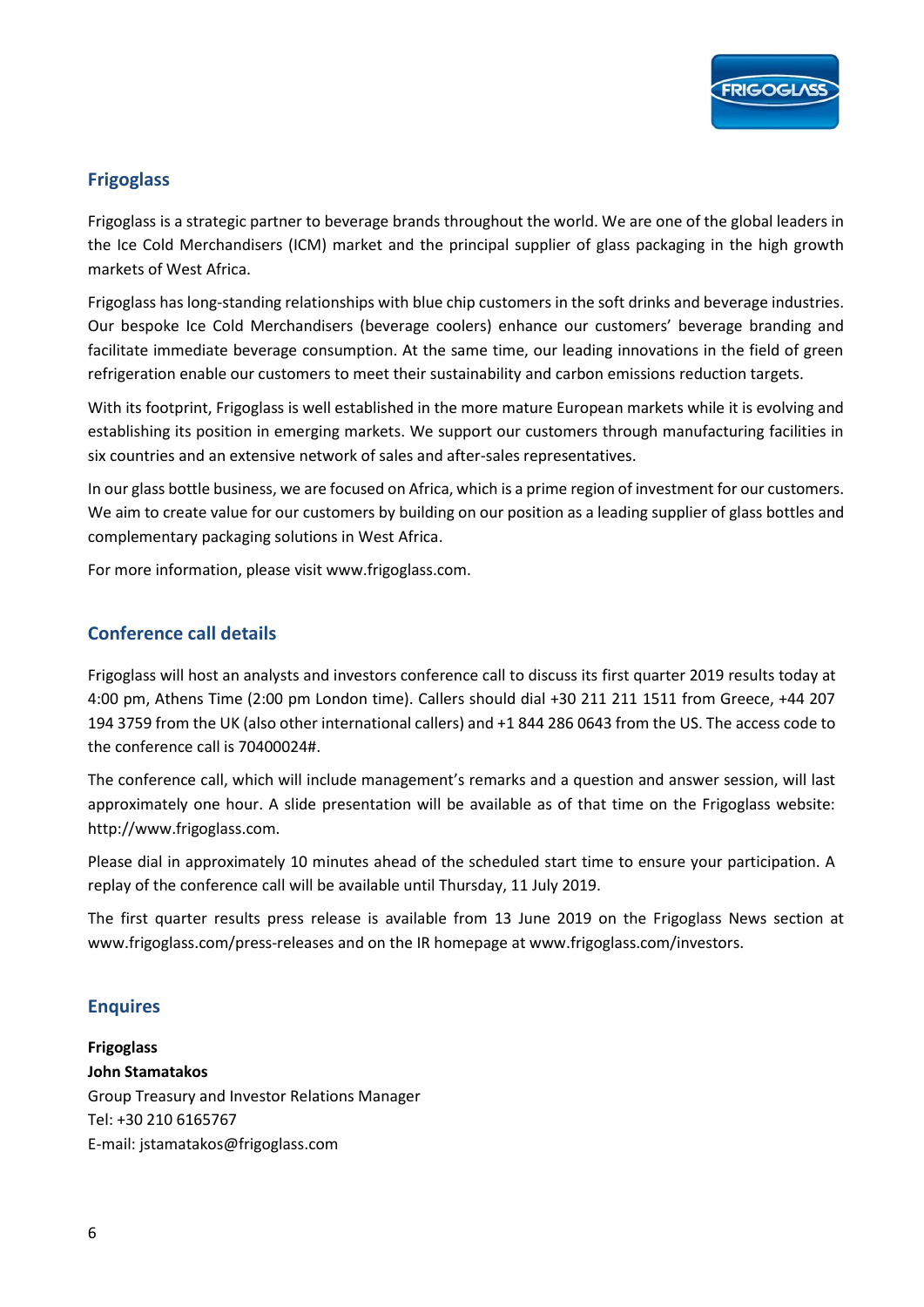

This press release constitutes a public disclosure of inside information by Frigoglass S.A.I.C. under Regulation (EU) 596/2014 (16 April 2014). This notification was made by Mr. Nikos Mamoulis, Chief Executive Officer of Frigoglass S.A.I.C. at 8:30 am on June 13, 2019.

### **Important note regarding forward-looking statements**

This announcement may contain forward-looking statements which are based on current expectations and assumptions about future events. All statements other than statements of historical fact included in this announcement, including, without limitation, statements regarding Frigoglass' future financial position, capital expenditures, projected sales, costs and costs savings, if any, may be forward-looking statements. These forward-looking statements are subject, among other things, to business, economic and competitive uncertainties and contingencies, which relate to factors that are beyond Frigoglass' ability to control or estimate precisely and that could cause actual results to differ materially from those expressed therein. In view of the above, you are cautioned not to place undue reliance on these forward-looking statements, which speak only as of the date of this document. Frigoglass does not undertake any obligation to publicly release any revisions to these forward-looking statements to reflect events or circumstances after the date of this announcement. With respect to any estimates of future cost savings included herein, Frigoglass can provide no assurance that the full benefits it expects will be realized within the time periods specified or that implementation costs associated with such cost savings will not exceed its expectations. For a more detailed description of the main risks and uncertainties that could cause actual results to differ materially from those expressed or implied by forward-looking statements, please refer to Frigoglass' annual financial statements, which can be found on the company's website at www.frigoglass.com.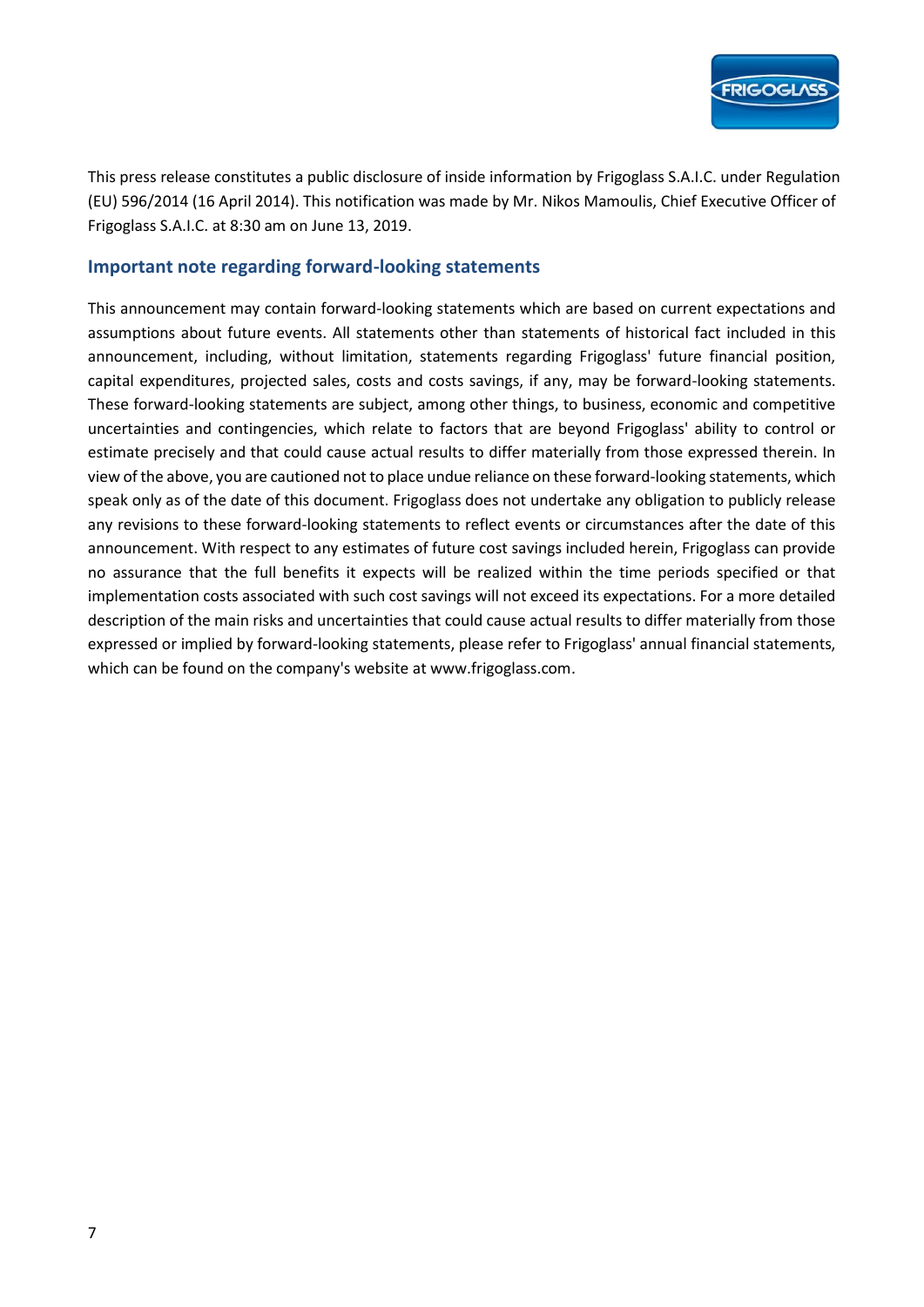

## **Appendices**

- 1. Alternative Performance Measures ("APMs")
- 2. ICM Operations Sales by Geography and Customer Group
- 3. Consolidated Income Statement
- 4. Consolidated Statement of Financial Position
- 5. Consolidated Cash Flow Statement

The attached condensed financial statements should be red in conjunction with the relevant notes to the full financial statements for the period, which can be found on the company's website at www.frigoglass.com.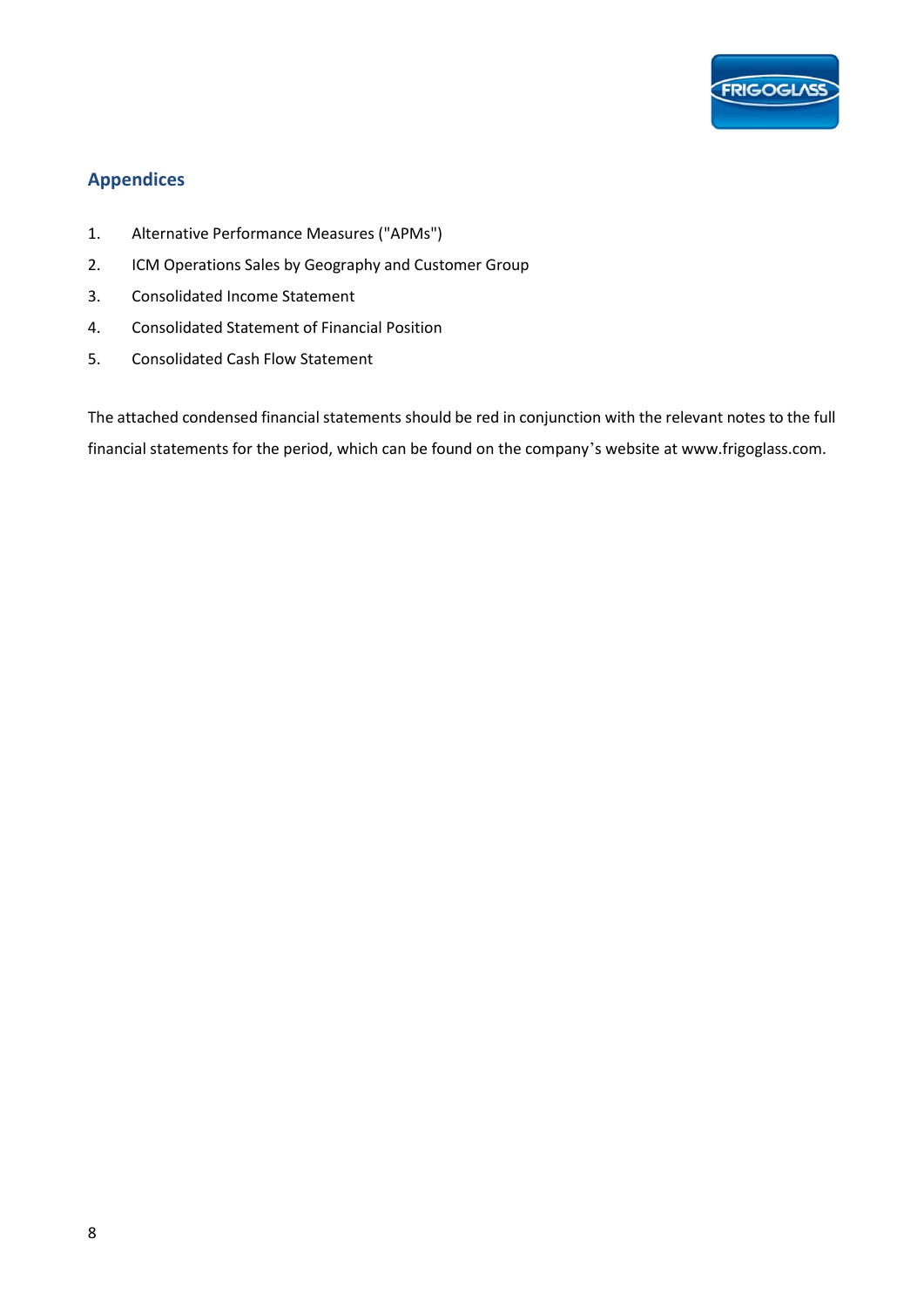### **Appendix 1: Alternative Performance Measures ("APMs")**

The Group uses certain Alternative Performance Measures ("APMs") in making financial, operating and planning decisions as well as in evaluating and reporting its performance. These APMs provide additional insights and understanding to the Group's operating and financial performance, financial condition and cash flow. The APMs should be read in conjunction with and do not replace by any means the directly reconcilable IFRS line items.

### **Definitions and reconciliations of Alternative Performance Measures ("APMs")**

In discussing the performance of the Group, certain measures are used, which are calculated by deducting from the directly reconcilable amounts of the Financial Statements the impact of restructuring costs. In this context, we are focusing on the APMs from Continuing Operations, while we also present Discontinued Operations for reconciliation purposes.

### **Restructuring Costs**

Restructuring costs comprise costs arising from significant changes in the way the Group conducts business, such as the discontinuation of manufacturing operations, as well as expenses related to the Group's capital restructuring, debt write-off and gains from the conversion of the convertible bonds. These costs are included in the Company's/Group's Income Statement, while the payment of these expenses are included in the Cash Flow Statement. However, they are excluded from the results in order for the user to obtain a better understanding of the Group's operating and financial performance achieved from ongoing activity.

### **EBITDA (Earnings before Interest, Taxes, Depreciation and Amortization)**

EBITDA is calculated by adding back to profit before income tax, the depreciation, the impairment of property, plant and equipment and intangible assets and net finance cost/income. EBITDA margin (%) is defined as EBITDA divided by Net Sales Revenue.

EBITDA is intended to provide useful information to analyze the Group's operating performance.

| (in € 000's)                      | 1Q19    | 1Q18    |
|-----------------------------------|---------|---------|
| Profit / (Loss) before income tax | 7.124   | 3,047   |
| Depreciation                      | 5,895   | 4,874   |
| Restructuring costs               |         | 275     |
| Finance costs                     | 5,868   | 4,933   |
| <b>EBITDA</b>                     | 18,887  | 13,129  |
| <b>Sales</b>                      | 125,565 | 105,664 |
| <b>EBITDA margin, %</b>           | 15.0%   | 12.4%   |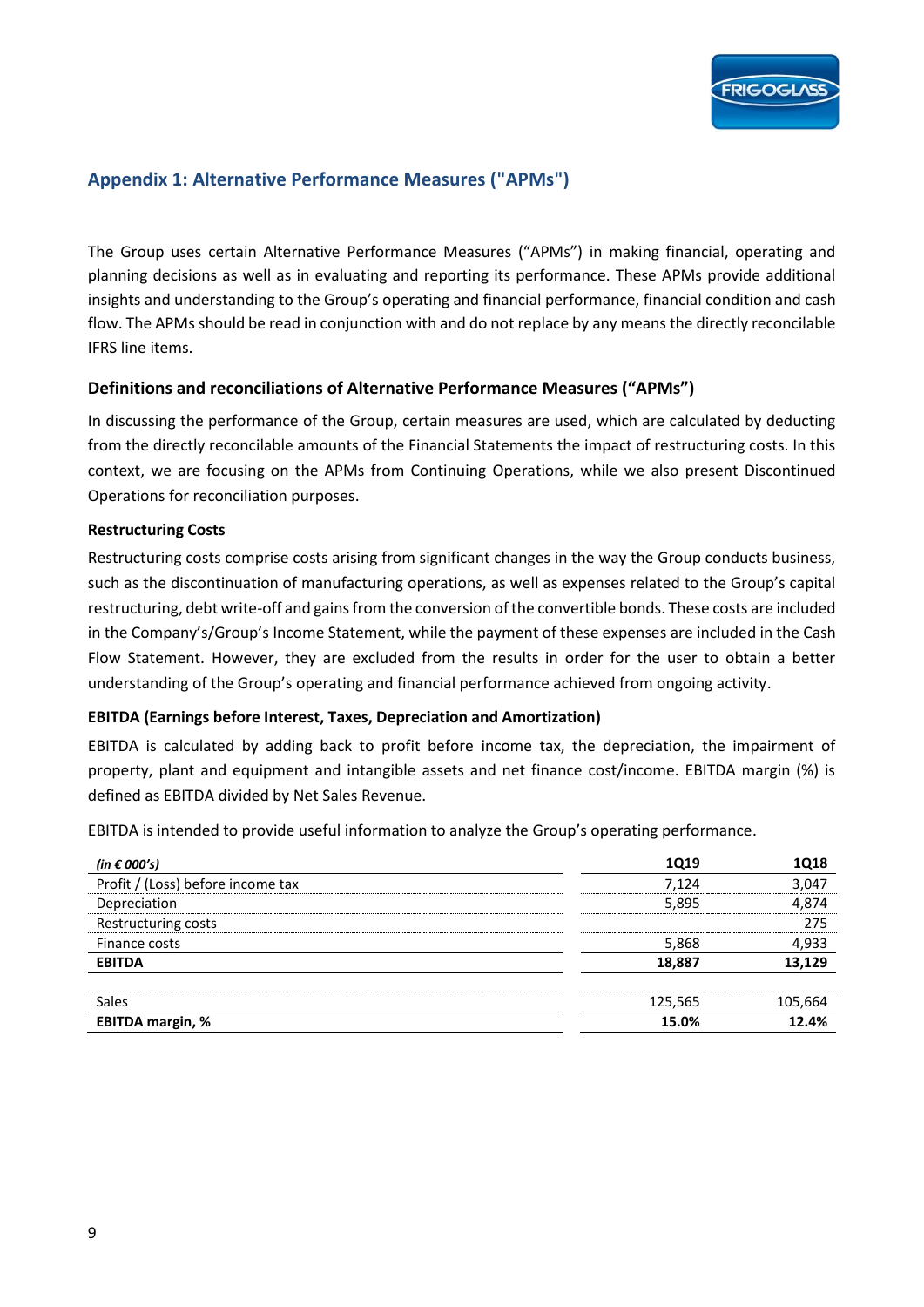### **Net Trade Working Capital (NTWC)**

Net Trade Working Capital is calculated by subtracting Trade Payables from the sum of Inventories and Trade Receivables. The Group presents Net Trade Working Capital because it believes the measure assists users of the financial statements to better understand its short term liquidity and efficiency.

|                                  | 31 March | 31 December | 31 March |
|----------------------------------|----------|-------------|----------|
| (in $\epsilon$ 000's)            | 2019     | 2018        | 2018     |
| Trade debtors                    | 116.823  | 77.606      | 97,686   |
| <i>Inventories</i>               | 115,095  | 101,739     | 92,309   |
| Trade creditors                  | 95.834   | 77.643      | 65,050   |
| <b>Net Trade Working Capital</b> | 136,084  | 101.702     | 124,945  |

#### **Free Cash Flow**

Free cash flow is an APM used by the Group and defined as cash generated by operating activities after cash generated from investing activities. Free cash flow is intended to measure the cash generation from the Group's business, based on operating activities, including the efficient use of working capital and taking into account the purchases of property, plant and equipment and intangible assets. The Group presents free cash flow because it believes the measure assists users of the financial statements in understanding the Group's cash generating performance as well as availability for interest payment, dividend distribution and own retention.

| (in $\epsilon$ 000's)              | <b>1Q19</b> | 1018                     |                                   |          |
|------------------------------------|-------------|--------------------------|-----------------------------------|----------|
|                                    |             | Continuing<br>operations | <b>Discontinued</b><br>operations | Reported |
| Net cash from operating activities | $-10.423$   | 1.473                    | $-1.140$                          | 333      |
| Net cash from investing activities | $-1.944$    | $-3.685$                 | -82                               | $-3,767$ |
| <b>Free Cash Flow</b>              | $-12.367$   | $-2,212$                 | $-1.222$                          | $-3.434$ |

#### **Adjusted Free Cash Flow**

Adjusted Free Cash Flow facilitates comparability of Cash Flow generation with other companies, as well as enhances the comparability of information between reporting periods. Adjusted Free Cash Flow is calculated by excluding from the Free Cash Flow (defined above) the restructuring related cost, the proceeds from disposal of property, plant and equipment (PPE) and subsidiaries.

| (in $\epsilon$ 000's)                | <b>1Q19</b> |                          | <b>1Q18</b>                       |          |
|--------------------------------------|-------------|--------------------------|-----------------------------------|----------|
|                                      |             | Continuing<br>operations | <b>Discontinued</b><br>operations | Reported |
| <b>Free Cash Flow</b>                | $-12.367$   | $-2,212$                 | $-1.222$                          | $-3,434$ |
| <b>Restructuring Costs</b>           |             | 435                      |                                   | 435      |
| Proceeds from disposal of subsidiary | $-795$      |                          |                                   |          |
| Proceeds from disposal of PPE        |             | $-49$                    |                                   | $-49$    |
| <b>Adjusted Free Cash Flow</b>       | $-13,162$   | $-1,826$                 | $-1.222$                          | $-3,048$ |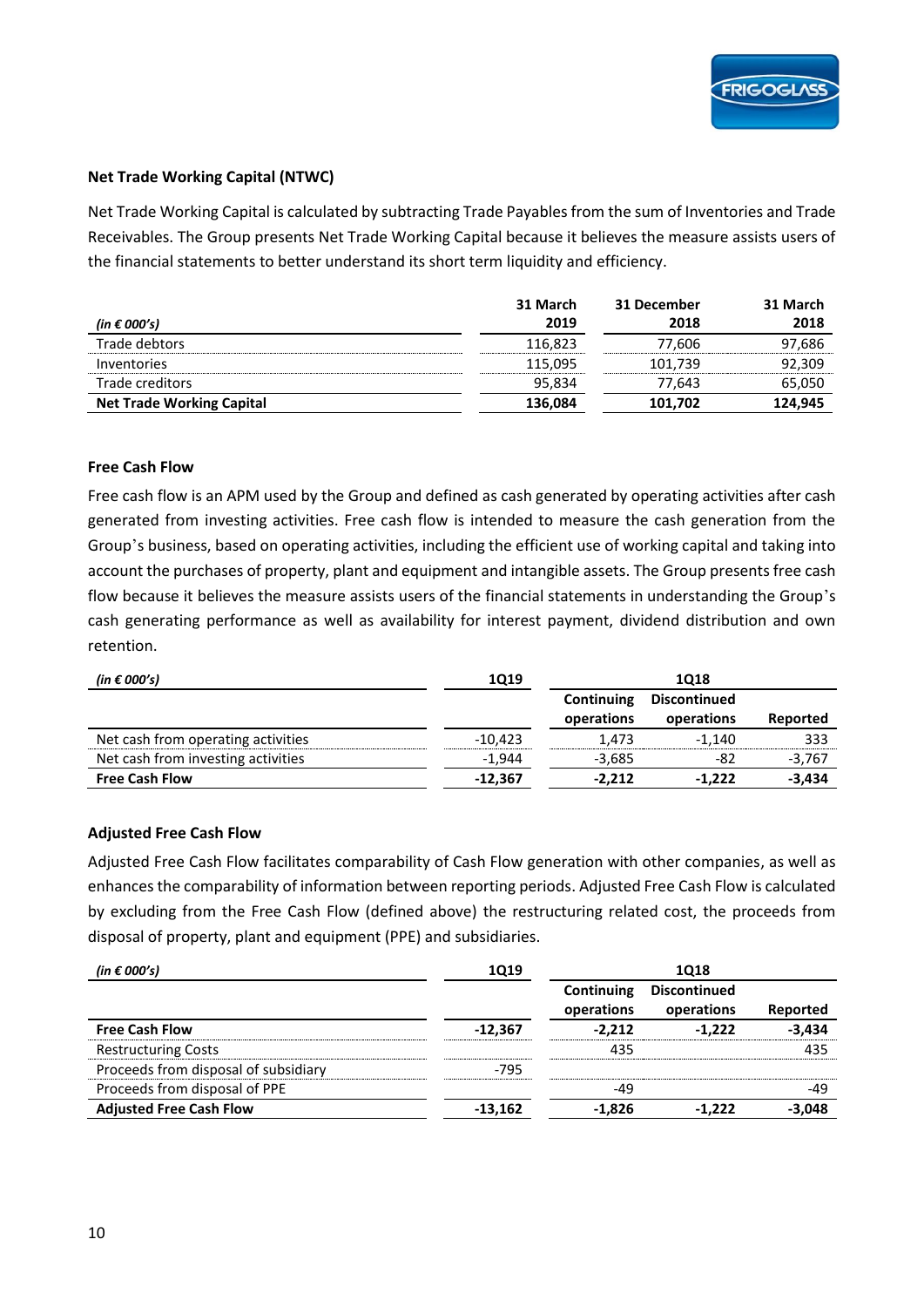

### **Net Debt**

Net debt is an APM used by Management to evaluate the Group's capital structure and leverage. Net debt is defined as long-term borrowings plus short-term borrowings less cash and cash equivalents as illustrated below.

|                           | 31 March 2019 | 31 December |
|---------------------------|---------------|-------------|
| (in $\epsilon$ 000's)     |               | 2018        |
| Long-term borrowings      | 236.654       | 227,998     |
| Short-term borrowings     | 46.256        | 47,261      |
| Cash and cash equivalents | 38.720        | 49,057      |
| <b>Net Debt</b>           | 244.190       | 226,202     |

### **Capital Expenditure (Capex)**

Capital expenditure is defined as the purchases of property, plant and equipment and intangible assets. The Group uses capital expenditure as an APM to ensure that capital spending is in line with its overall strategy for the use of cash.

| (in € 000's)                  | <b>1Q19</b> |                          | 1018                              |          |
|-------------------------------|-------------|--------------------------|-----------------------------------|----------|
|                               |             | Continuing<br>operations | <b>Discontinued</b><br>operations | Reported |
| Purchase of PPE               | $-1,519$    | $-3.206$                 | -82                               | $-3,288$ |
| Purchase of intangible assets | $-1,220$    | $-528$                   |                                   | $-528$   |
| Capex                         | $-2,739$    | $-3.735$                 | -82                               | $-3,816$ |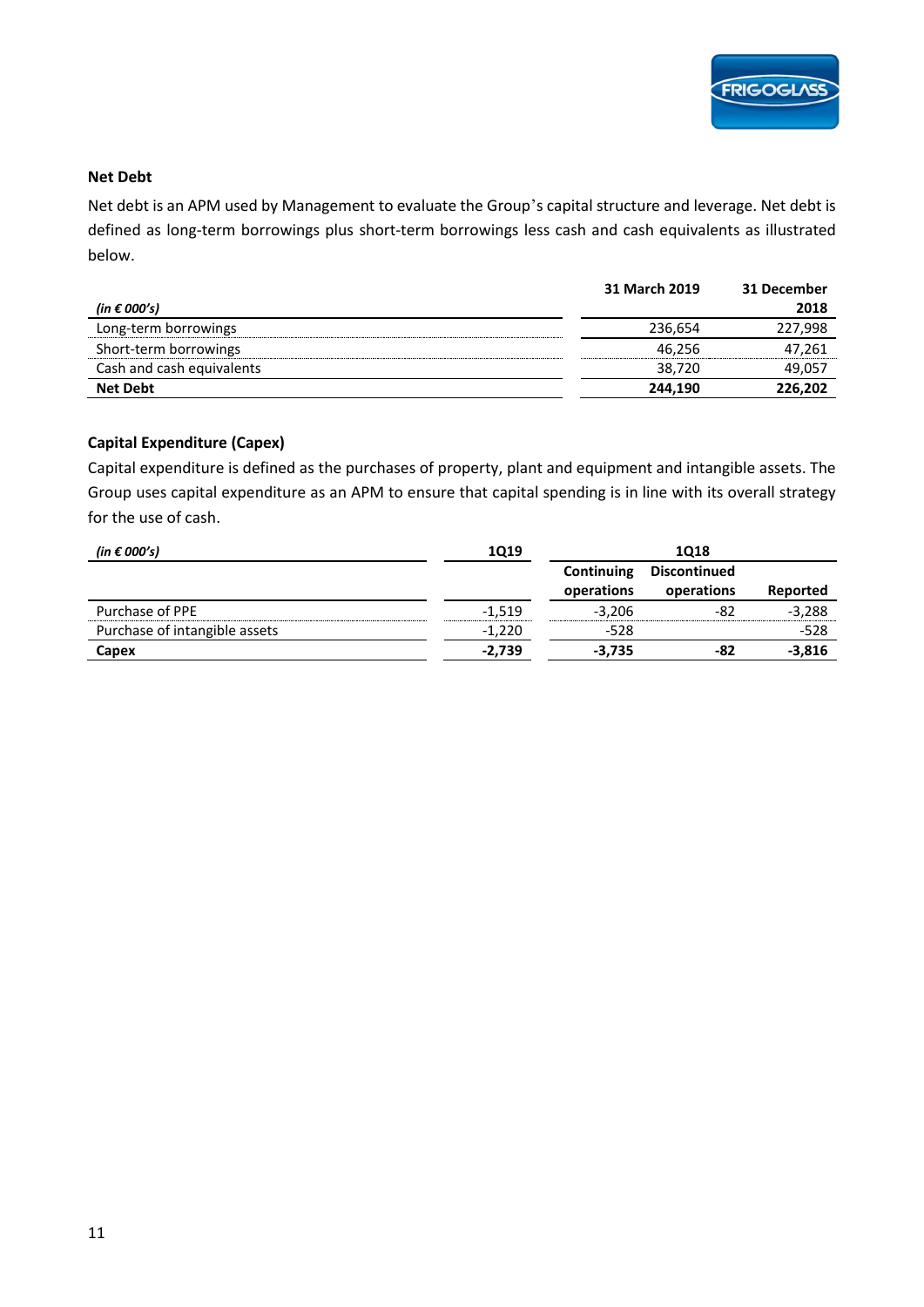

# **Appendix 2: ICM Operations Sales by Geography and Customer Group**

### **ICM Operations Sales by Geography**

| (in $\epsilon$ 000's) | <b>1Q19</b> | 1Q18   | Change, % |
|-----------------------|-------------|--------|-----------|
| East Europe           | 44.893      | 39.152 | 14.7%     |
| West Europe           | 28,895      | 23,219 | 24.4%     |
| Africa & Middle East  | 16,670      | 12,750 | 30.7%     |
| Asia                  | 6,546       | 6,021  | 8.7%      |
| <b>Total</b>          | 97,004      | 81.142 | 19.5%     |

### **ICM Operations Sales by Customer Group**

| (in $\epsilon$ 000's) | <b>1Q19</b> | 1Q18   | Change, % |
|-----------------------|-------------|--------|-----------|
| Coca-Cola Bottlers    | 69.496      | 63.124 | 10.1%     |
| <b>Breweries</b>      | 15,258      | 8,231  | 85.4%     |
| Other                 | 12.250      | 9,787  | 25.2%     |
| <b>Total</b>          | 97,004      | 81.142 | 19.5%     |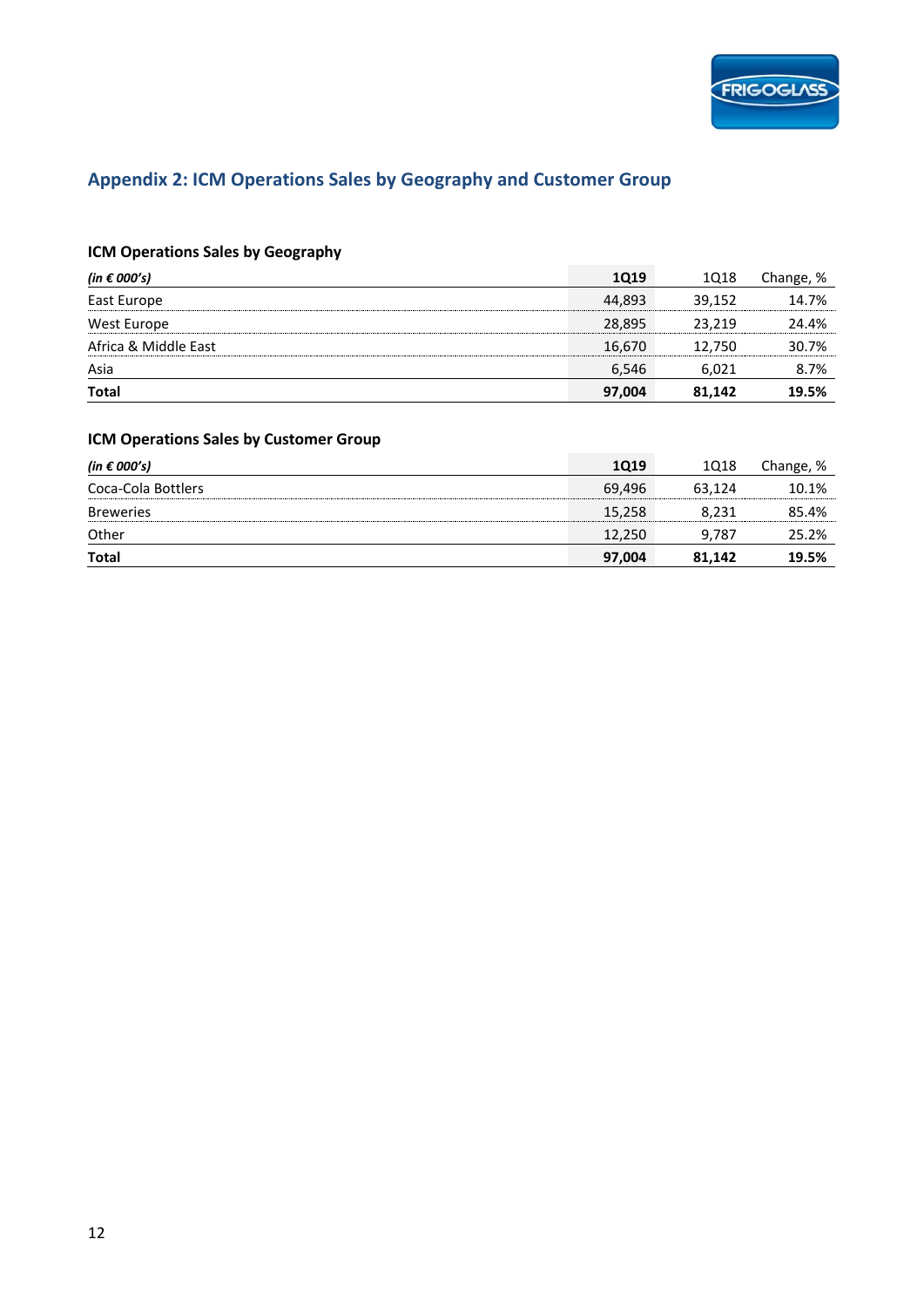# **Appendix 3: Consolidated Income Statement**

| (in $\epsilon$ 000's, unless otherwise indicated)  | <b>1Q19</b> | <b>1Q18</b> |
|----------------------------------------------------|-------------|-------------|
| Sales from contracts with customers                | 125,565     | 105,664     |
| Cost of goods sold                                 | $-100,579$  | $-86,607$   |
| <b>Gross profit</b>                                | 24,986      | 19,057      |
| Operating expenses                                 | $-12,548$   | $-11,483$   |
| Other income/(losses)                              | 554         | 681         |
| <b>Operating profit/(Loss)</b>                     | 12,992      | 8,255       |
| Finance cost                                       | $-6,738$    | $-5,445$    |
| Finance income                                     | 870         | 512         |
| Net Finance (costs)/income                         | $-5,868$    | $-4,933$    |
| Profit before tax and restructuring costs          | 7,124       | 3,322       |
| Restructuring gains/(Losses)                       |             | $-275$      |
| Profit/(Loss) before tax                           | 7,124       | 3,047       |
| Income tax expense                                 | $-3,704$    | $-3,708$    |
| Profit/(Loss) after tax from continuing operations | 3,420       | -661        |
|                                                    |             |             |
| Profit/(Loss) from discontinued operations         |             | $-1,425$    |
| Profit/(Loss) for the period                       | 3,420       | $-2,086$    |
| <b>Attributable to:</b>                            |             |             |
| Non-controlling Interests                          | 1,390       | 1,585       |
| Shareholders                                       | 2,030       | $-3,671$    |
| Profit/(Loss) for the period                       | 3,420       | $-2,086$    |
| Depreciation                                       | 5,895       | 4,874       |
| <b>EBITDA</b>                                      | 18,887      | 13,129      |
|                                                    |             |             |
| Basic and diluted EPS $(\epsilon)$                 |             |             |
| From continuing operations                         | 0.01        | $-0.01$     |
| From discontinued operations                       |             | 0.00        |
| Total                                              | 0.01        | $-0.01$     |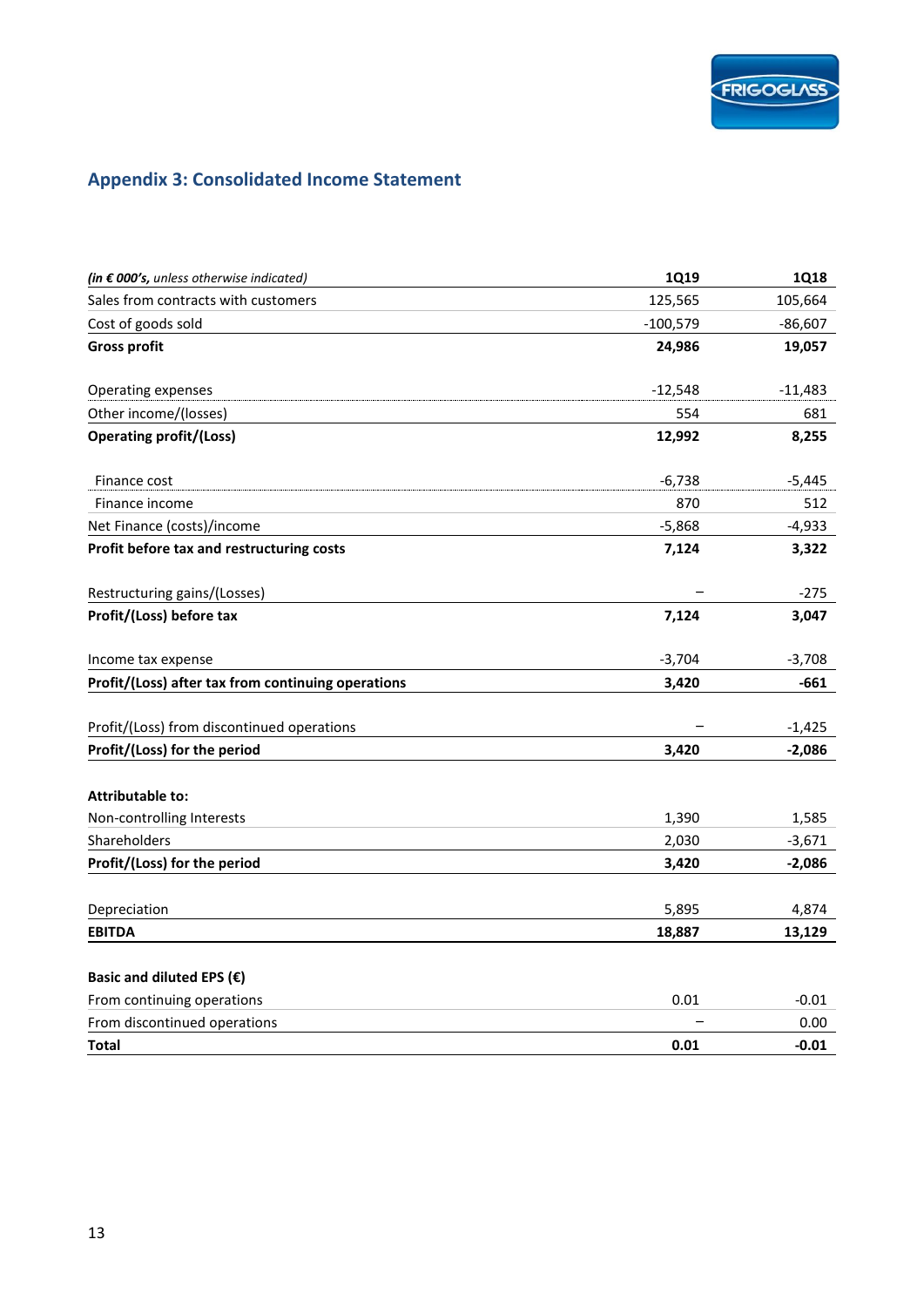# **Appendix 4: Consolidated Statement of Financial Position**

| (in $\epsilon$ 000's)                 |            | 31 March 2019 31 December 2018 |
|---------------------------------------|------------|--------------------------------|
| <b>Assets</b>                         |            |                                |
| Property, plant and equipment         | 120,058    | 121,235                        |
| Right-to-use assets                   | 6,334      |                                |
| Intangible assets                     | 11,262     | 11,133                         |
| Deferred tax assets                   | 400        | 400                            |
| Other long-term assets                | 3,303      | 3,323                          |
| <b>Total non-current assets</b>       | 141,357    | 136,091                        |
| Inventories                           | 115,095    | 101,739                        |
| Trade receivables                     | 116,823    | 77,606                         |
| Other receivables                     | 31,915     | 27,441                         |
| Current tax assets                    | 2,520      | 4,163                          |
| Cash and cash equivalents             | 38,720     | 49,057                         |
| <b>Total current assets</b>           | 305,073    | 260,006                        |
| <b>Total Assets</b>                   | 446,430    | 396,097                        |
| <b>Liabilities</b>                    |            |                                |
| Non-current borrowings                | 236,654    | 227,998                        |
| Lease liabilities                     | 4,777      |                                |
| Deferred tax liabilities              | 16,480     | 16,698                         |
| Retirement benefit obligation         | 6,729      | 6,582                          |
| Provisions                            | 3,898      | 3,468                          |
| <b>Total non-current liabilities</b>  | 268,538    | 254,746                        |
| Trade payables                        | 95,834     | 77,643                         |
| Other payables                        | 61,118     | 53,539                         |
| <b>Current tax liabilities</b>        | 9,914      | 5,867                          |
| Current borrowings                    | 46,256     | 47,261                         |
| Lease liabilities                     | 1,593      |                                |
| <b>Total current liabilities</b>      | 214,715    | 184,310                        |
| <b>Total Liabilities</b>              | 483,253    | 439,056                        |
| <b>Equity</b>                         |            |                                |
| Share capital                         | 127,958    | 127,958                        |
| Share premium                         | $-33,801$  | $-33,801$                      |
| Other reserves                        | $-10,182$  | $-11,948$                      |
| Retained earning                      | $-172,164$ | $-174,194$                     |
| <b>Attributable to equity holders</b> | $-88,189$  | $-91,985$                      |
| Non-controlling interest              | 51,366     | 49,026                         |
| <b>Total equity</b>                   | $-36,823$  | $-42,959$                      |
| <b>Total liabilities and equity</b>   | 446,430    | 396,097                        |